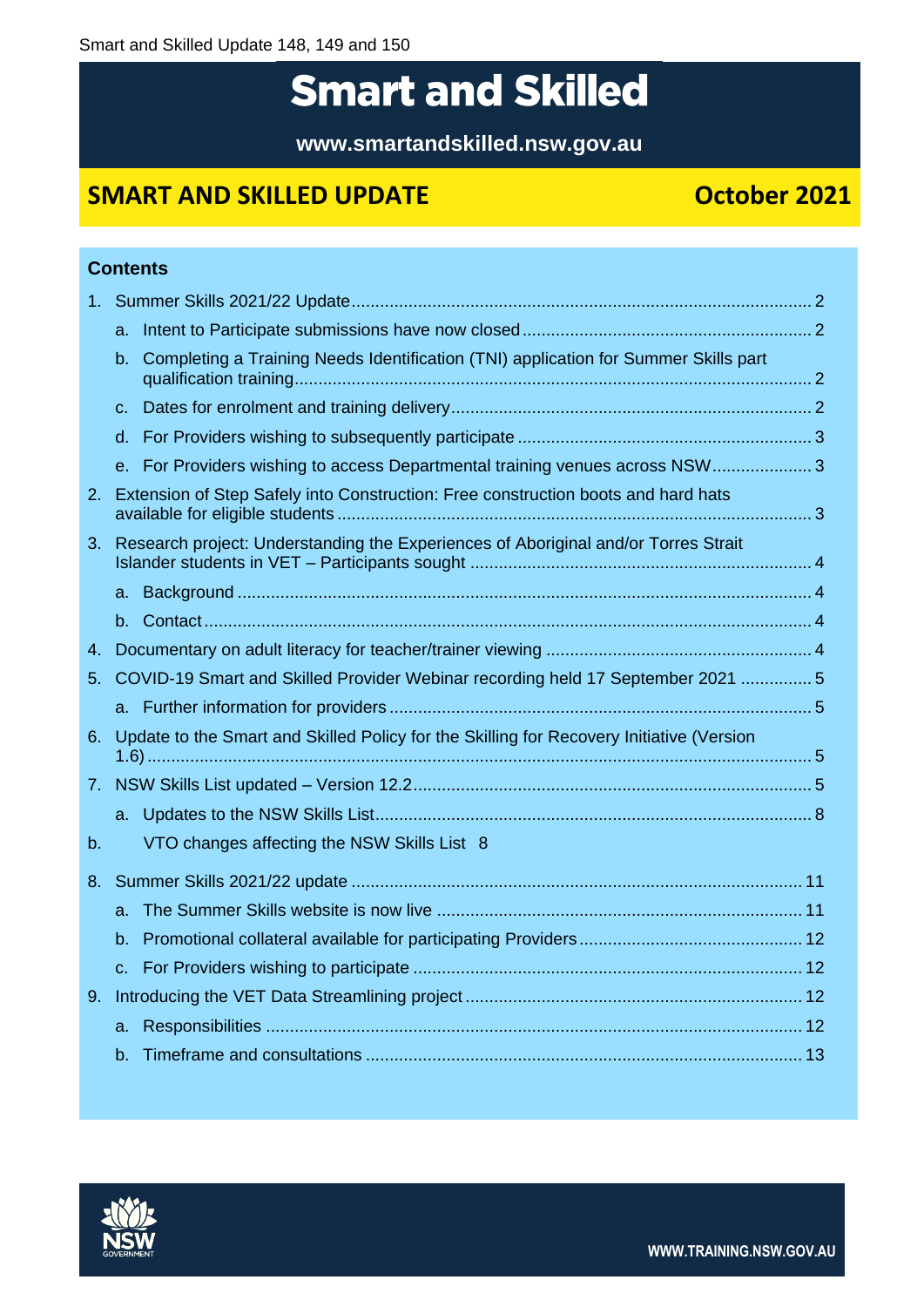# <span id="page-1-0"></span>**1. SUMMER SKILLS 2021/22 UPDATE**

### <span id="page-1-1"></span>**a. Intent to Participate submissions have now closed**

Thank you to all Smart and Skilled providers who submitted an intent to participate in delivering part qualifications for the 2021/22 Summer Skills program, as announced in Smart and Skilled Update No. 144 (17 August 2021). Training Services NSW regional offices are currently assessing part qualifications in these submissions against demand and requirements for their regions.

If you submitted an Intent to Participate, your Strategic Relationship Manager or another representative from Training Services NSW will be in contact to discuss:

- the part qualifications submitted
- enrolment dates and delivery locations for the part qualifications that will be funded.

# <span id="page-1-2"></span>**b. Completing a Training Needs Identification (TNI) application for Summer Skills part qualification training**

Training Services NSW will advise providers of the part qualification training for which they can submit TNIs. Providers are asked not to lodge any TNIs for Summer Skills until after they have been so advised.

When creating TNI applications for Summer Skills, please follow the process for Targeted Priorities Pre-vocational and Part Qualifications Program (TPPPQ) TNIs, ensuring that the following is selected in the fields below:

| <b>Field</b>                               | Select                                                                                                                                                                                                              |
|--------------------------------------------|---------------------------------------------------------------------------------------------------------------------------------------------------------------------------------------------------------------------|
| <b>Program Strategy:</b>                   | TPPPQ – Skilling for Recovery Initiative – Redeployment and Youth<br>$\bullet$<br>or<br>TPPPQ - Skilling for Recovery Initiative - Construction<br>٠                                                                |
| <b>Program Stream:</b>                     | Part qualifications Targeted Skills                                                                                                                                                                                 |
| <b>Employment status of</b><br>student(s): | Mixed (Job Seekers and Existing workers)<br>The employment status of "Mixed" should always be selected to enable<br>training to be delivered to a mixture of Skilling for Recovery eligible<br>students if required |
| Target Group type:                         | Specific Target Group                                                                                                                                                                                               |
| <b>Target Group:</b>                       | <b>Summer Skills</b>                                                                                                                                                                                                |
| <b>Maximum Places:</b>                     | 20                                                                                                                                                                                                                  |

### <span id="page-1-3"></span>**c. Dates for enrolment and training delivery**

Enrolments are **now open** for approved TNIs where the PAS has been accepted by the provider.

Related training must commence **no later than 31 December 2021** and be completed **by 30 April 2022**.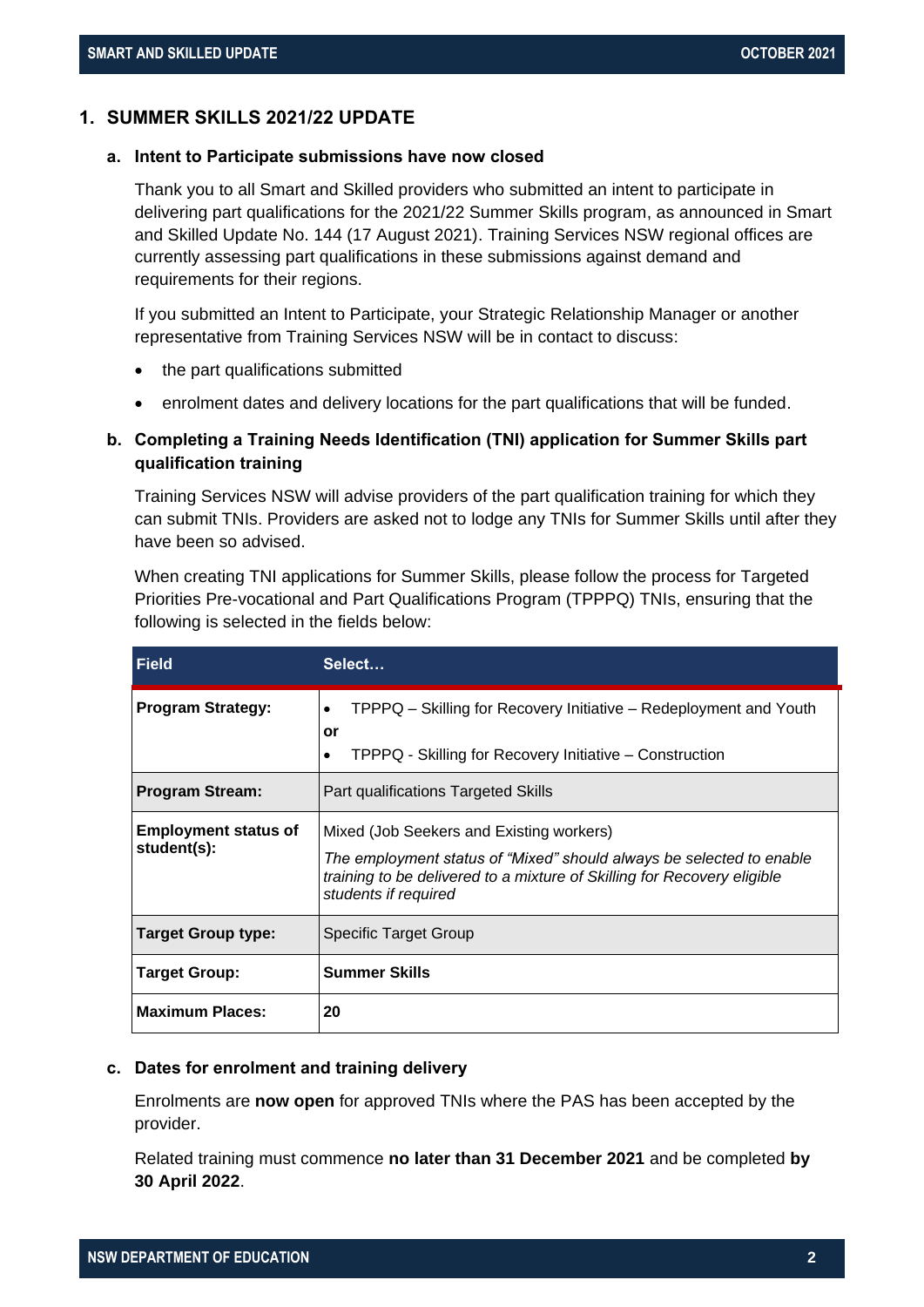| <b>Critical Dates</b> |                              |  |
|-----------------------|------------------------------|--|
| <b>Now</b>            | <b>Enrolments open</b>       |  |
| 31 December 2021      | Training must have commenced |  |
| 30 April 2022         | All training completed       |  |

# <span id="page-2-0"></span>**d. For Providers wishing to subsequently participate**

If you did not submit an Intent to Participate but are now interested in offering training under Summer Skills 2021/22, please contact your Strategic Relationship Manager to discuss.

# <span id="page-2-1"></span>**e. For Providers wishing to access Departmental training venues across NSW**

The Department may be able to make some school facilities available for face to face delivery of Summer Skills training across NSW, to assist providers that are unable to find suitable venues during this period. These facilities may include classrooms, covered outdoor learning areas and ovals.

If you would like more information about accessing Departmental facilities to deliver Summer Skills training, please contact [skillsbrokers@det.nsw.edu.au.](mailto:skillsbrokers@det.nsw.edu.au)

# <span id="page-2-2"></span>**2. EXTENSION OF STEP SAFELY INTO CONSTRUCTION: FREE CONSTRUCTION BOOTS AND HARD HATS AVAILABLE FOR ELIGIBLE STUDENTS**

The **[Step Safely into Construction](https://www.training.nsw.gov.au/programs_services/sfr/construction/step_safely_ppe.html)** initiative provides free Personal Protective Equipment (PPE) packs for eligible students enrolled in part qualification construction training under NSW JobTrainer/Skilling for Recovery – Construction. The PPE packs consist of construction boots and a hard hat and may be ordered by providers through the NSW Department of Education on behalf of eligible students.

This initiative has now been extended to cover eligible students where training is due to complete on or before 31 December 2021. All applications for PPE packs must be submitted **before 30 November 2021** (for December training delivery).

Applications for PPE packs will only be considered where:

- 1. The application is submitted **prior** to the delivery and assessment of training *(a PPE pack application cannot be submitted at midpoint or completion of training).*
- 2. PPE is required for training and assessment of construction trade-related qualifications from the following training packages only:
	- ➢ Resources and Infrastructure Industry (RII), Construction, Plumbing and Services (CPC), Electrotechnology (UEE), Manufacturing and Engineering (MEM); and
	- ➢ construction-related Transport and Logistics (TLI) high risk licence units of competency.
- 3. Training/assessment is required to be performed face to face on a construction site (see point 2 above).
- 4. All student declarations and boot size information are completed by eligible students/training provider and submitted with the application.

**Note:** The Department will support PPE packs at its discretion based on the units of competency and related industry safety requirements.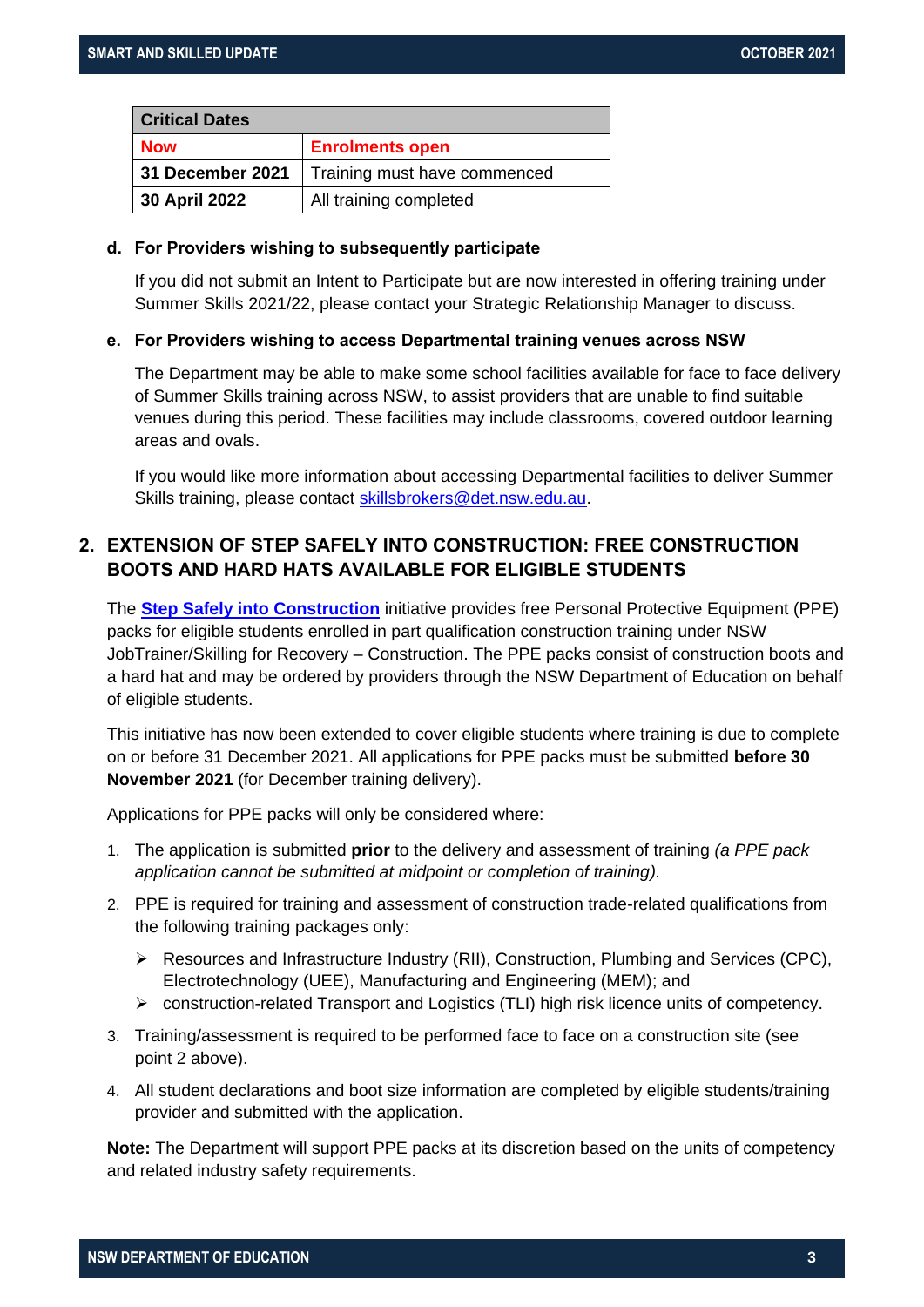For further details on the initiative and order process, please refer to the **updated** provider fact sheet, *Smart and Skilled – NSW Job Trainer/Skilling for Recovery – Construction – Step Safely into Construction with Personal Protective Equipment*, which is attached. The fact sheet is also available from STS Online > Smart and Skilled Contract Management > Support Documents.

Queries on the initiative can be directed to: **SFR-construction.PPE@det.nsw.edu.au.** 

# <span id="page-3-0"></span>**3. RESEARCH PROJECT: UNDERSTANDING THE EXPERIENCES OF ABORIGINAL AND/OR TORRES STRAIT ISLANDER STUDENTS IN VET – PARTICIPANTS SOUGHT**

The Department of Education, Skills and Employment, in conjunction with the [GO Foundation,](https://www.gofoundation.org.au/) has commissioned a research project, *Understanding the Experiences of Aboriginal and/or Torres Strait Islander students in VET*, which is being conducted by the 100 per cent Indigenous-owned consultancy, [Two Point Co.](https://www.twopointco.com.au/) The research will also be supported by UNSW's Centre for Social Impact.

Two Point Co are currently in the process of recruiting VET students and staff who may be interested in participating in the research, led by Shiralee Lawson, Senior Consultant and Wonnarua and Kunja woman, and Tiffanie Ireland, Director and Kamilaroi woman.

# <span id="page-3-1"></span>**a. Background**

Evidence shows that VET is a critically important pathway for Aboriginal and/or Torres Strait Islander peoples, with overwhelmingly greater engagement in comparison to higher education. However, Aboriginal and/or Torres Strait Islander peoples are more likely to face barriers such as institutional racism and lower completion rates.

The purpose of this research is to understand:

- Current and past VET students' experiences studying VET courses
- The role that culture plays as part of the experience
- The support services offered to Indigenous VET students, and
- The gaps or opportunities for the future development of a scholarship program for Indigenous students.

# <span id="page-3-2"></span>**b. Contact**

Providers are asked, if they have staff or students who may be interested in participating in the research project, to please contact Shiralee Lawson on 0400 270 730 or via email at [shiralee@twopointco.com.au.](mailto:shiralee@twopointco.com.au)

# <span id="page-3-3"></span>**4. DOCUMENTARY ON ADULT LITERACY FOR TEACHER/TRAINER VIEWING**

SBS is currently airing a three-part documentary, *Lost for Words*, which commenced on Wednesday 22 September 2021 at 8:30pm. The documentary looks at the challenges of adult literacy in contemporary Australia from the perspective of eight participants undertaking nine weeks of intensive literacy training – the first steps of their journey towards fulfilling their individual goals and potential.

Relevant viewing for all teachers and trainers, past episodes are available on SBS On Demand [\(www.sbs.com.au/ondemand/program/lost-for-words\)](https://www.sbs.com.au/ondemand/program/lost-for-words).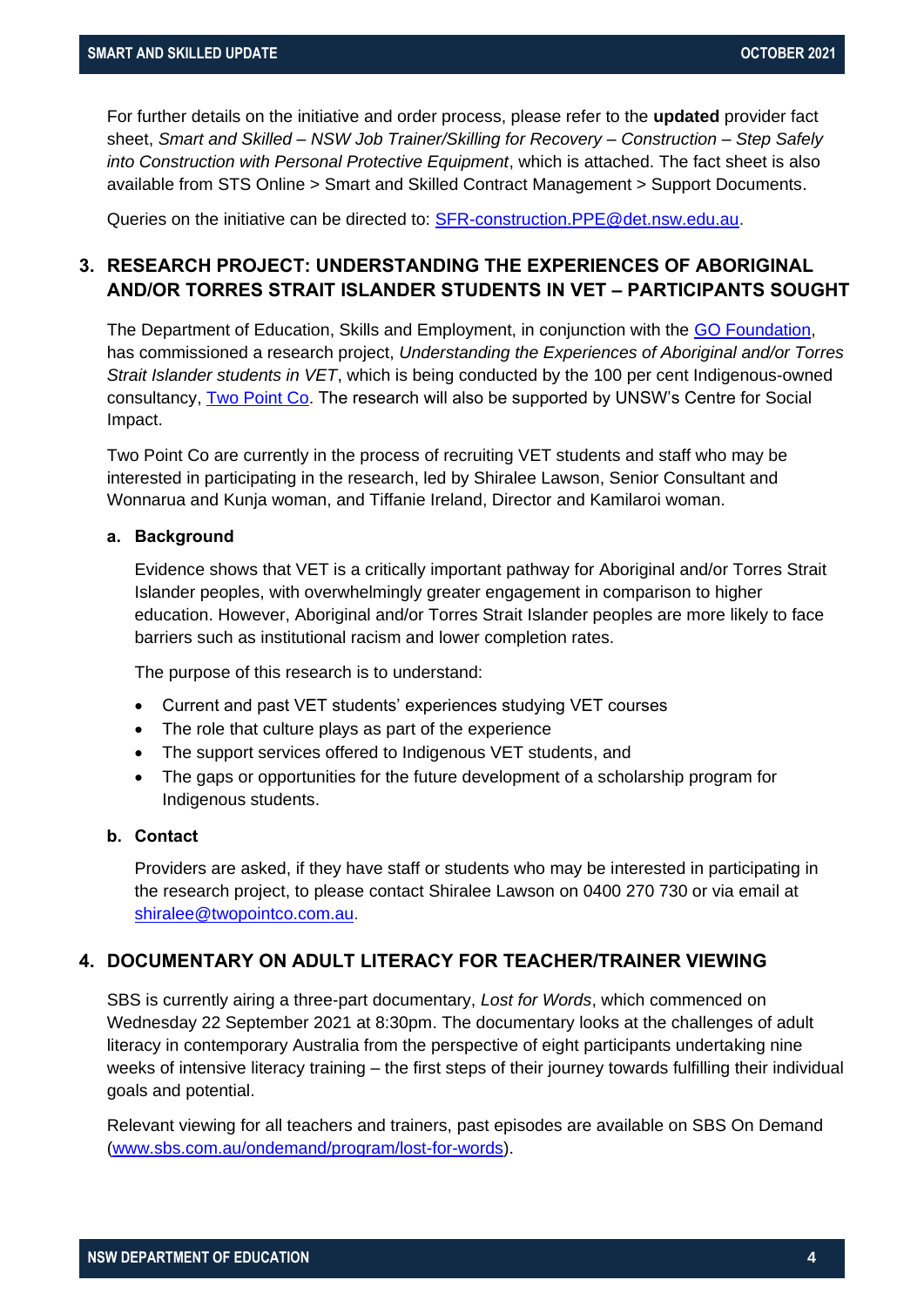# <span id="page-4-0"></span>**5. COVID-19 SMART AND SKILLED PROVIDER WEBINAR – FRIDAY 1 OCTOBER 2021 – AND RECORDING OF WEBINAR HELD 17 SEPTEMBER 2021**

The recording of the last COVID-19 Smart and Skilled Provider Webinar with Minister Lee (held on Friday 17 September 2021) is available [here](https://bcove.video/3EU6kSn)**.** Answers to providers' questions raised at this webinar are available at [https://www.training.nsw.gov.au/news/articles/covid-19/faqs\\_webinar.html.](https://www.training.nsw.gov.au/news/articles/covid-19/faqs_webinar.html)

# <span id="page-4-1"></span>**a. Further information for providers**

There is a dedicated COVID page on the Training Services NSW website at <https://www.training.nsw.gov.au/news/articles/covid-update.html> which is regularly updated. The FAQs on this page are broken down by audience as follows:

- Registered Training Organisations (RTOs)
- SBATs and apprentices and trainees
- Organisations employing apprentices and/or trainees
- Students

Please check the FAQs for RTOs at [https://www.training.nsw.gov.au/news/articles/covid-](https://www.training.nsw.gov.au/news/articles/covid-19/faqs_rto.html)[19/faqs\\_rto.html](https://www.training.nsw.gov.au/news/articles/covid-19/faqs_rto.html) for the latest responses to common provider questions.

# <span id="page-4-2"></span>**6. UPDATE TO THE SMART AND SKILLED POLICY FOR THE SKILLING FOR RECOVERY INITIATIVE (VERSION 1.6)**

The *Smart and Skilled Policy for the Skilling for Recovery Initiative* has been updated to reflect the new enrolment and training dates advised in Smart and Skilled Update No. 147 (10 September 2021). Version 1.6 of the policy is attached for your reference and can also be found in STS Online > Smart & Skilled Contract Management > Support Documents.

The policy now specifies the following dates regarding the enrolment of students and commencement and/or completion of training under Skilling for Recovery:

# • **Full qualifications:**

Providers can enrol students **until 31 December 2021** and students may **commence training until 31 March 2022**.

# • **Part qualifications:**

Providers can enrol students **until 31 December 2021** and **training must be completed by 30 June 2022**.

# <span id="page-4-3"></span>**7. NSW SKILLS LIST UPDATED – VERSION 12.2**

The NSW Skills List has been updated. This update covers changes as a result:

- updates to Training Packages; and
- updates to Vocational Training Orders (VTOs).

Version 12.2 of the NSW Skills List is now available at: [https://www.training.nsw.gov.au/smartandskilled/nsw\\_skills\\_list.html](https://www.training.nsw.gov.au/smartandskilled/nsw_skills_list.html)

Version 12.2 of the *Smart and Skilled Prices and Fees Schedule* has also been updated to cover changes to the Skills List and is now available at: [https://www.training.nsw.gov.au/smartandskilled/prices\\_fees.html](https://www.training.nsw.gov.au/smartandskilled/prices_fees.html)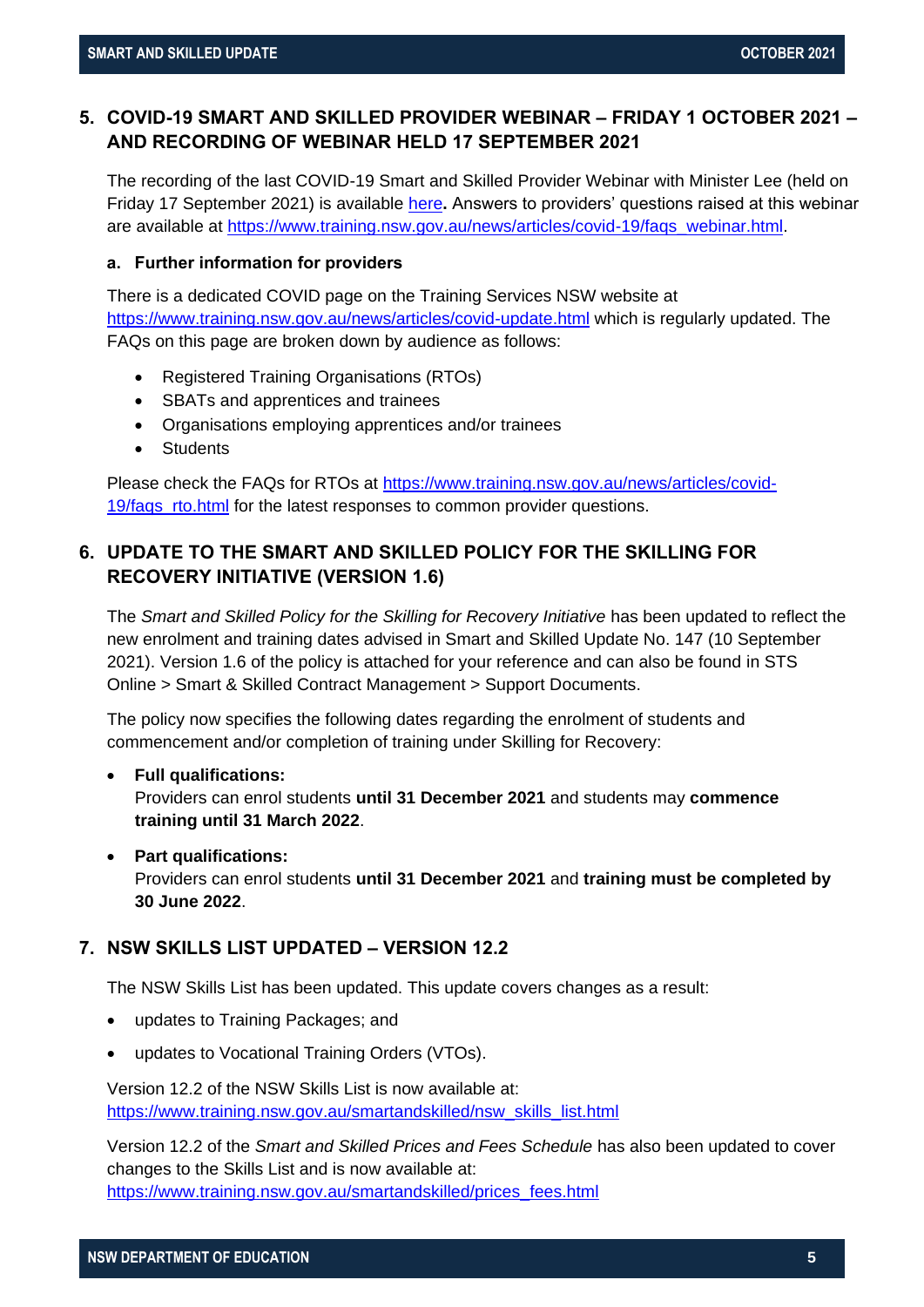Version 12.2 of the NSW Skills List and *Smart and Skilled Prices and Fees Schedule* are effective as of 27 September 2021.

# <span id="page-5-0"></span>**a. Updates to the NSW Skills List**

The NSW Skills List has been updated as a result of revisions to the following 15 Training Packages:

- Agricultural, Horticultural and Conservation and Land Management
- Correctional Services
- Local Government
- Resources and Infrastructure Industry
- Construction, Plumbing and Services
- Automotive Retail, Service and Repair
- Sport, Fitness and Recreation
- Animal Care and Management
- Information and Communications Technology
- Property Services
- Aeroskills
- Racing and Breeding
- Food, Beverage and Pharmaceutical
- Transmission, Distribution and Rail Sector
- Community Services.

#### **i. Equivalent superseding qualifications on the NSW Skills List**

**[Table 1](#page-5-1)** shows the superseding qualifications that are equivalent to their superseded version.

Please note that equivalent qualifications are updated automatically in your Approved Qualification Activity Schedules (AQAS) when the Training Package is updated and can be delivered under Smart and Skilled when this automatic update occurs.

#### <span id="page-5-1"></span>**Table 1**

| <b>Equivalent superseding qualifications on the NSW Skills List</b> |                                                                 |                        |                                                                 |
|---------------------------------------------------------------------|-----------------------------------------------------------------|------------------------|-----------------------------------------------------------------|
| <b>Previous</b><br>code                                             | <b>Previous title</b>                                           | <b>Current</b><br>code | <b>Replacement title</b>                                        |
| CHC30113                                                            | Certificate III in Early Childhood<br><b>Education and Care</b> | CHC30121               | Certificate III in Early Childhood<br><b>Education and Care</b> |
| CHC30213                                                            | Certificate III in Education Support                            | CHC30221               | Certificate III in School Based<br><b>Education Support</b>     |
| CHC40213                                                            | Certificate IV in Education Support                             | CHC40221               | Certificate IV in School Based<br><b>Education Support</b>      |
| CHC50113                                                            | Diploma of Early Childhood<br><b>Education and Care</b>         | CHC50121               | Diploma of Early Childhood<br><b>Education and Care</b>         |
| CHC50213                                                            | Diploma of School Age Education<br>and Care                     | CHC50221               | Diploma of School Age Education<br>and Care                     |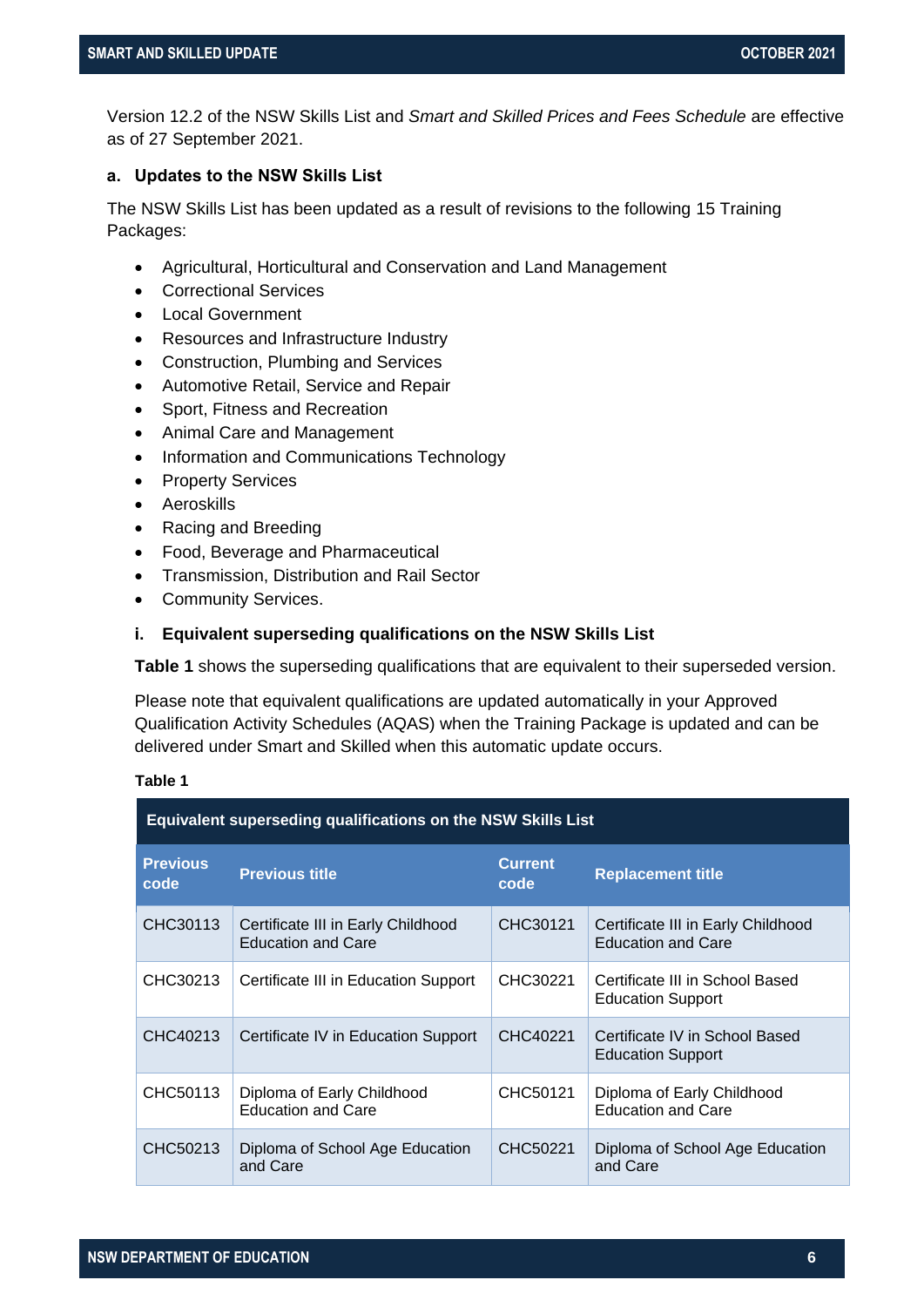| Equivalent superseding qualifications on the NSW Skills List |                                                                            |                        |                                                             |
|--------------------------------------------------------------|----------------------------------------------------------------------------|------------------------|-------------------------------------------------------------|
| <b>Previous</b><br>code                                      | <b>Previous title</b>                                                      | <b>Current</b><br>code | <b>Replacement title</b>                                    |
| CSC40120                                                     | Certificate IV in Correctional<br>Practice                                 | CSC40121               | Certificate IV in Correctional<br>Practice                  |
| RGR20218                                                     | Certificate II in Racing Industry                                          | RGR20221               | Certificate II in Racing Industry                           |
| RGR40218                                                     | Certificate IV in Racing (Jockey)                                          | RGR40221               | Certificate IV in Racing (Jockey)                           |
| FBP20117                                                     | Certificate II in Food Processing                                          | FBP20121               | Certificate II in Food Processing                           |
| FBP20217                                                     | Certificate II in Baking                                                   | FBP20221               | Certificate II in Baking                                    |
| FBP30117                                                     | Certificate III in Food Processing                                         | FBP30121               | Certificate III in Food Processing                          |
| FBP30717                                                     | Certificate III in Rice Processing                                         | FBP30721               | Certificate III in Rice Processing                          |
| FBP30920                                                     | Certificate III in Wine Industry<br>Operations                             | FBP30921               | Certificate III in Wine Industry<br>Operations              |
| FBP30217                                                     | Certificate III in Plant Baking                                            | FBP31121               | Certificate III in High Volume Baking                       |
| FBP40318                                                     | Certificate IV in Food Processing                                          | FBP40321               | Certificate IV in Food Processing                           |
| FBP40418                                                     | Certificate IV in Food Science and<br>Technology                           | FBP40421               | Certificate IV in Food Science and<br>Technology            |
| <b>UET30519</b>                                              | Certificate III in ESI - Power<br>Systems - Transmission Overhead          | <b>UET30521</b>        | Certificate III in ESI - Transmission<br>Overhead           |
| UET30619                                                     | Certificate III in ESI - Power<br>Systems - Distribution Overhead          | UET30621               | Certificate III in ESI - Distribution<br>Overhead           |
| UET30719                                                     | Certificate III in ESI - Power<br>Systems - Rail Traction                  | <b>UET30721</b>        | Certificate III in ESI - Rail Traction                      |
| UET30819                                                     | Certificate III in ESI - Power<br>Systems - Distribution Cable<br>Jointing | <b>UET30821</b>        | Certificate III in ESI - Distribution<br>Underground        |
| <b>UET40519</b>                                              | Certificate IV in ESI - Power<br><b>Systems Substations</b>                | <b>UET40521</b>        | Certificate IV in ESI - Power<br><b>Systems Substations</b> |
| UET50319                                                     | Diploma of ESI - Power Systems<br>Operations                               | <b>UET50321</b>        | Diploma of ESI - Power Systems<br>Operations                |
|                                                              |                                                                            |                        |                                                             |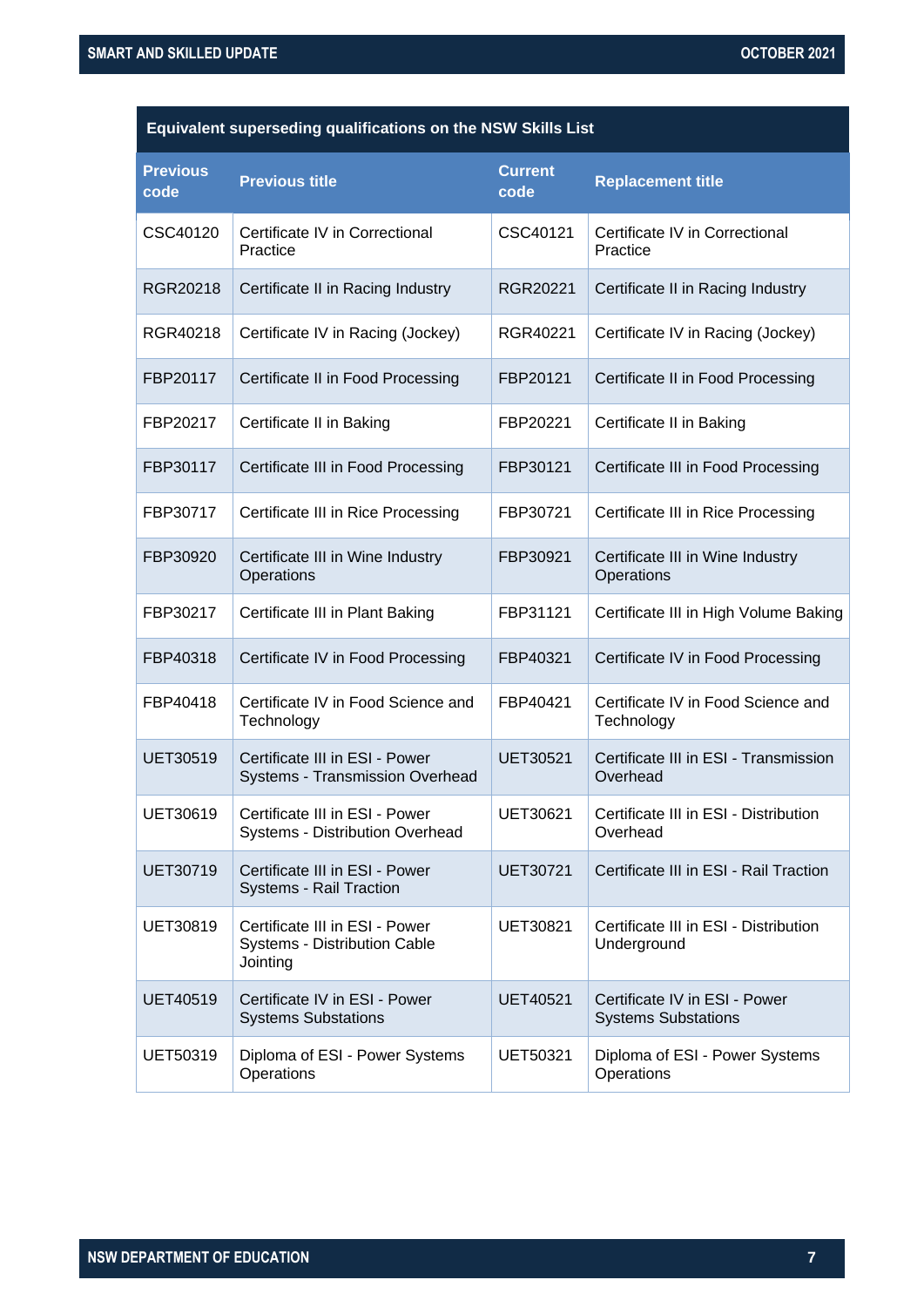# <span id="page-7-0"></span>**b. VTO changes affecting the NSW Skills List**

Following updates to NSW VTOs, a number of superseding qualifications detailed in previous Smart and Skilled Updates can now be delivered under apprenticeship and traineeship pathways under Smart and Skilled. These qualifications are shown in **[Table 2](#page-7-1) overpage.**

# <span id="page-7-1"></span>**Table 2**

| VTO changes affecting superseding qualifications from previous Smart and Skilled Updates |                                                              |                                                        |
|------------------------------------------------------------------------------------------|--------------------------------------------------------------|--------------------------------------------------------|
| <b>Qualification</b><br>code                                                             | <b>Qualification name</b>                                    | <b>Available pathway</b>                               |
| ACM20121                                                                                 | Certificate II in Animal Care                                | Traineeship + School<br><b>Based Traineeship</b>       |
| ACM30321                                                                                 | Certificate III in Wildlife and Exhibited Animal Care        | Traineeship                                            |
| ACM40121                                                                                 | Certificate IV in Animal Regulation and Management           | Traineeship                                            |
| ACM40221                                                                                 | Certificate IV in Animal Facility Management                 | Traineeship                                            |
| ACM40321                                                                                 | Certificate IV in Animal Behaviour and Training              | Traineeship                                            |
| AHC20320                                                                                 | Certificate II in Production Horticulture                    | Traineeship + School<br><b>Based Traineeship</b>       |
| AHC20520                                                                                 | Certificate II in Arboriculture                              | Traineeship + School<br><b>Based Traineeship</b>       |
| AHC20720                                                                                 | Certificate II in Nursery Operations                         | Traineeship + School<br><b>Based Traineeship</b>       |
| AHC21020                                                                                 | Certificate II in Conservation and Ecosystem Management      | Traineeship + School<br><b>Based Traineeship</b>       |
| AHC30620                                                                                 | Certificate III in Production Horticulture                   | Traineeship + School<br><b>Based Traineeship</b>       |
| AHC30916                                                                                 | Certificate III in Landscape Construction                    | Apprenticeship + School<br><b>Based Apprenticeship</b> |
| AHC31016                                                                                 | Certificate III in Parks and Gardens                         | Apprenticeship + School<br><b>Based Apprenticeship</b> |
| AHC31120                                                                                 | Certificate III in Nursery Operations                        | Apprenticeship + School<br><b>Based Apprenticeship</b> |
| AHC31319                                                                                 | Certificate III in Sports Turf Management                    | Apprenticeship + School<br><b>Based Apprenticeship</b> |
| AHC31818                                                                                 | Certificate III in Beekeeping                                | Traineeship + School<br><b>Based Traineeship</b>       |
| AHC40320                                                                                 | Certificate IV in Production Horticulture                    | Traineeship                                            |
| AHC41019                                                                                 | Certificate IV in Agribusiness                               | Traineeship                                            |
| AUR32320                                                                                 | Certificate III in Automotive and Marine Trimming Technology | Apprenticeship + School<br><b>Based Apprenticeship</b> |
| CHC30121                                                                                 | Certificate III in Early Childhood Education and Care        | Traineeship + School<br><b>Based Traineeship</b>       |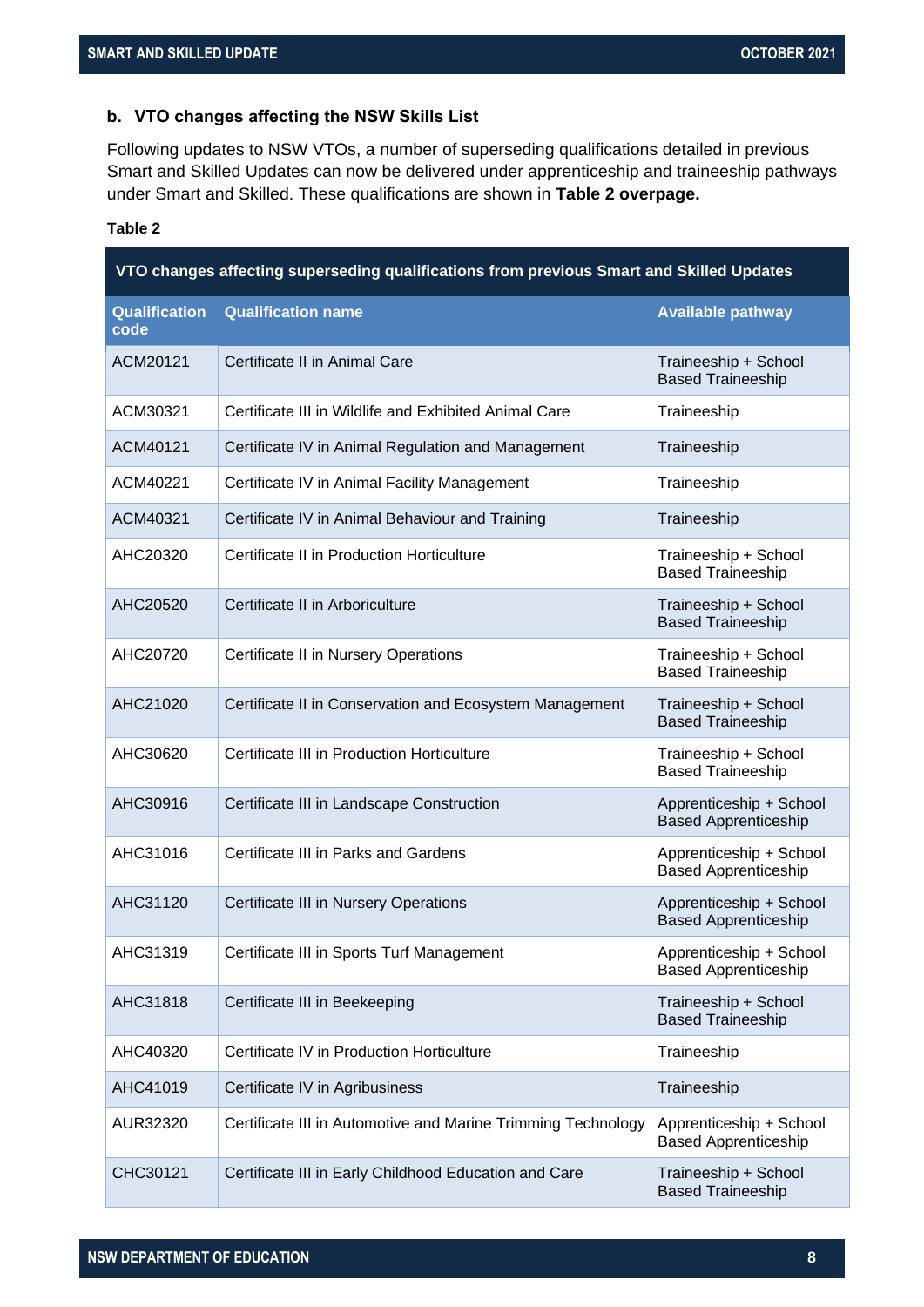|  | VTO changes affecting superseding qualifications from previous Smart and Skilled Updates |  |  |
|--|------------------------------------------------------------------------------------------|--|--|
|--|------------------------------------------------------------------------------------------|--|--|

| <b>Qualification</b><br>code | <b>Qualification name</b>                         | <b>Available pathway</b>                               |
|------------------------------|---------------------------------------------------|--------------------------------------------------------|
| CHC50121                     | Diploma of Early Childhood Education and Care     | Traineeship                                            |
| CHC30221                     | Certificate III in School Based Education Support | Traineeship + School<br><b>Based Traineeship</b>       |
| CHC40221                     | Certificate IV in School Based Education Support  | Traineeship                                            |
| CHC50221                     | Diploma of School Age Education and Care          | Traineeship                                            |
| CHC42221                     | Certificate IV in Housing                         | Traineeship                                            |
| CPC20120                     | Certificate II in Construction                    | Traineeship + School<br><b>Based Traineeship</b>       |
| CPC30120                     | Certificate III in Shopfitting                    | Apprenticeship + School<br><b>Based Apprenticeship</b> |
| CPC30220                     | Certificate III in Carpentry                      | Apprenticeship + School<br><b>Based Apprenticeship</b> |
| CPC30620                     | Certificate III in Painting and Decorating        | Apprenticeship + School<br><b>Based Apprenticeship</b> |
| CPC30820                     | Certificate III in Roof Tiling                    | Apprenticeship                                         |
| CPC31020                     | Certificate III in Solid Plastering               | Apprenticeship + School<br><b>Based Apprenticeship</b> |
| CPC31220                     | Certificate III in Wall and Ceiling Lining        | Apprenticeship + School<br><b>Based Apprenticeship</b> |
| CPC31320                     | Certificate III in Wall and Floor Tiling          | Apprenticeship + School<br><b>Based Apprenticeship</b> |
| CPC31920                     | Certificate III in Joinery                        | Apprenticeship + School<br><b>Based Apprenticeship</b> |
| CPC32320                     | Certificate III in Stonemasonry                   | Apprenticeship                                         |
| CPC32420                     | Certificate III in Plumbing                       | Apprenticeship + School<br><b>Based Apprenticeship</b> |
| CPC32620                     | Certificate III in Roof Plumbing                  | Apprenticeship                                         |
| CPC32820                     | Certificate III in Fire Protection                | Apprenticeship                                         |
| CPC33020                     | Certificate III in Bricklaying and Blocklaying    | Apprenticeship + School<br><b>Based Apprenticeship</b> |
| CPC40120                     | Certificate IV in Building and Construction       | Traineeship                                            |
| CPC40120                     | Certificate IV in Building and Construction       | Traineeship                                            |
| CPC40120                     | Certificate IV in Building and Construction       | Traineeship                                            |
| CPC40920                     | Certificate IV in Plumbing and Services           | Traineeship                                            |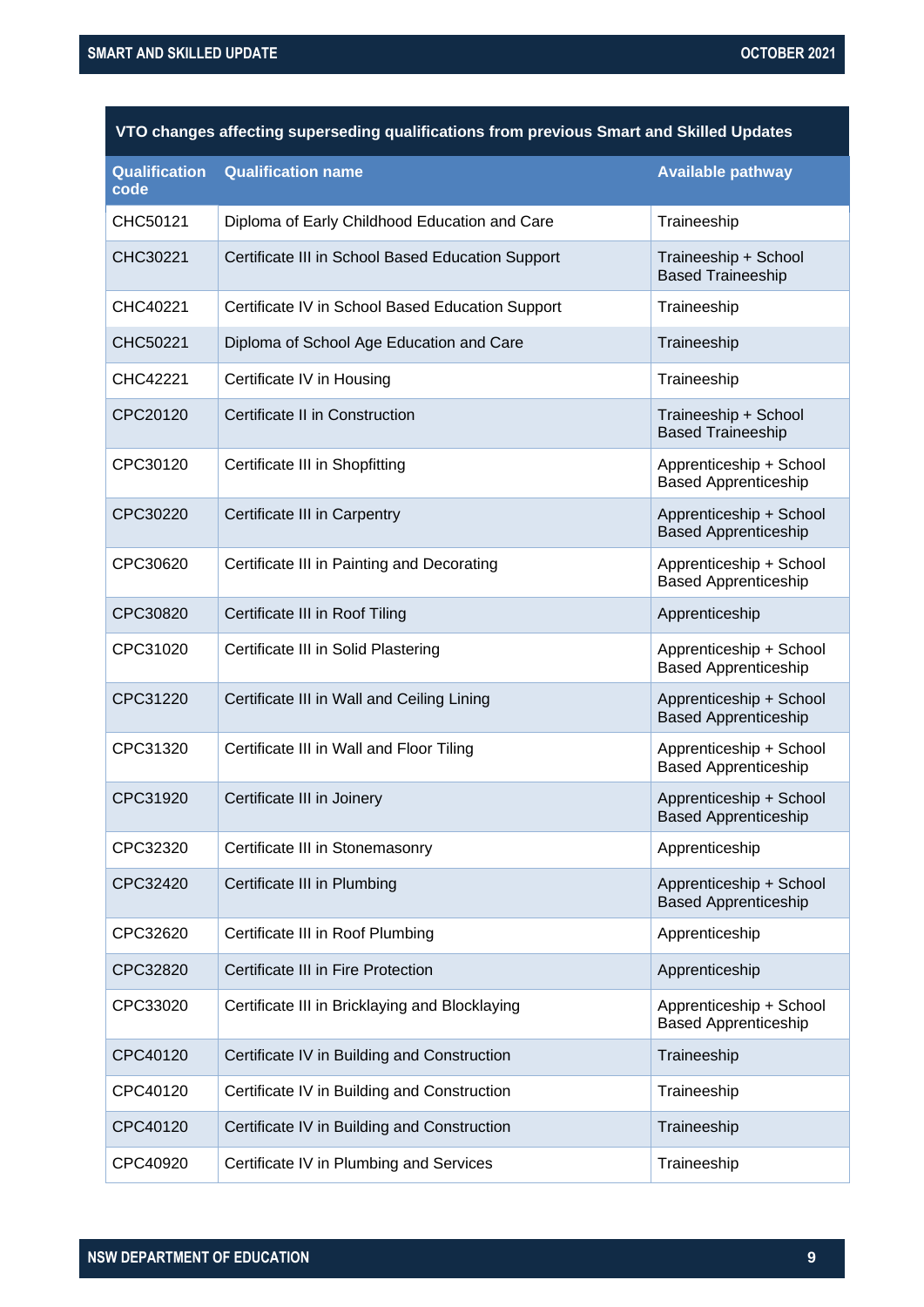| <b>Qualification</b><br>code | <b>Qualification name</b>                                     | <b>Available pathway</b>                         |
|------------------------------|---------------------------------------------------------------|--------------------------------------------------|
| CPC50220                     | Diploma of Building and Construction (Building)               | Traineeship                                      |
| CPC60220                     | Advanced Diploma of Building and Construction<br>(Management) | Traineeship                                      |
| CPP30221                     | Certificate III in Surveying and Spatial Information Services | Traineeship + School<br><b>Based Traineeship</b> |
| CPP41721                     | Certificate IV in Surveying and Spatial Information Services  | Traineeship                                      |
| CPP50121                     | Diploma of Surveying                                          | Traineeship                                      |
| CPP50221                     | Diploma of Spatial Information Services                       | Traineeship                                      |
| CSC40120                     | Certificate IV in Correctional Practice                       | Traineeship                                      |
| ICT50220                     | Diploma of Information Technology                             | Traineeship                                      |
| LGA50120                     | Diploma of Local Government                                   | Traineeship                                      |
| MEA50219                     | Diploma of Aeroskills (Mechanical)                            | Apprenticeship                                   |
| RII60620                     | Advanced Diploma of Civil Construction                        | Traineeship                                      |
| RII30120                     | Certificate III in Surface Extraction Operations              | Traineeship                                      |
| RII20220                     | Certificate II in Surface Extraction Operations               | Traineeship                                      |
| SIS30115                     | Certificate III in Sport and Recreation                       | Traineeship + School<br><b>Based Traineeship</b> |

# **i. Removal of apprenticeships and traineeships on the Skills List**

**[Table 3](#page-9-0)** shows the qualifications that have had their traineeships and apprenticeships removed as a result of updates to NSW VTOs.

# <span id="page-9-0"></span>**Table 3**

| VTO changes affecting superseding qualifications from previous Smart and Skilled Updates |                                                 |  |
|------------------------------------------------------------------------------------------|-------------------------------------------------|--|
| code                                                                                     | <b>Qualification Qualification name</b>         |  |
| ACM20117                                                                                 | Certificate II in Animal Studies                |  |
| ACM30117                                                                                 | Certificate III in Animal Studies               |  |
| ACM30317                                                                                 | Certificate III in Captive Animals              |  |
| ACM30417                                                                                 | Certificate III in Companion Animal Services    |  |
| ACM40117                                                                                 | Certificate IV in Animal Control and Regulation |  |
| ACM40317                                                                                 | Certificate IV in Companion Animal Services     |  |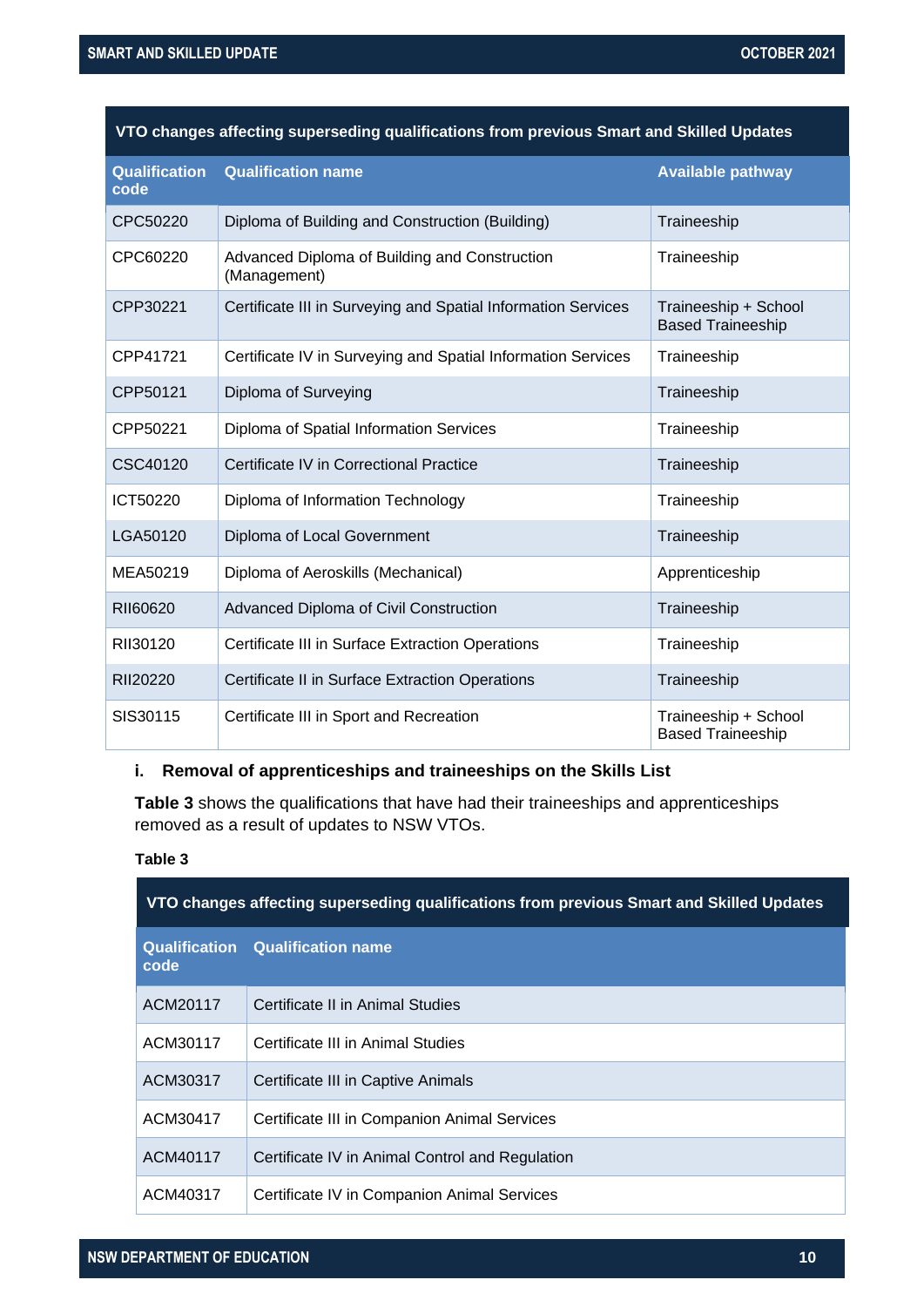| VTO changes affecting superseding qualifications from previous Smart and Skilled Updates |                                                               |  |
|------------------------------------------------------------------------------------------|---------------------------------------------------------------|--|
| <b>Qualification</b><br>code                                                             | <b>Qualification name</b>                                     |  |
| AHC30816                                                                                 | Certificate III in Arboriculture                              |  |
| AHC31716                                                                                 | Certificate III in Natural Area Restoration                   |  |
| CPC40912                                                                                 | Certificate IV in Plumbing and Services                       |  |
| CPP30216                                                                                 | Certificate III in Surveying and Spatial Information Services |  |
| CPP40216                                                                                 | Certificate IV in Surveying                                   |  |
| CPP40316                                                                                 | Certificate IV in Spatial Information Services                |  |
| CPP50116                                                                                 | Diploma of Surveying                                          |  |
| CPP50216                                                                                 | Diploma of Spatial Information Services                       |  |
| ICT20115                                                                                 | Certificate II in Information, Digital Media and Technology   |  |
| LGA30104                                                                                 | Certificate III in Local Government                           |  |
| LGA50712                                                                                 | Diploma of Local Government                                   |  |
| CPC31511                                                                                 | Certificate III in Formwork/Falsework                         |  |
| CPC32011                                                                                 | Certificate III in Carpentry and Joinery                      |  |
| CPC32211                                                                                 | Certificate III in Joinery (Stairs)                           |  |
| CPC32413                                                                                 | Certificate III in Plumbing                                   |  |
| ACM30617                                                                                 | Certificate III in Pet Grooming                               |  |
| CHC30213                                                                                 | Certificate III in Education Support                          |  |
| CHC40213                                                                                 | Certificate IV in Education Support                           |  |
| CHC42215                                                                                 | Certificate IV in Social Housing                              |  |

# **8. SUMMER SKILLS 2021/22 UPDATE**

# **a. The Summer Skills website is now live**

The Department has launched a **Summer Skills website** for students, who can now visit the program's page to explore the wide range of courses offered across NSW and contact training providers to enrol. Potential learners are able to search for courses by key words and filter them by region to find the training and locations which best meet their needs.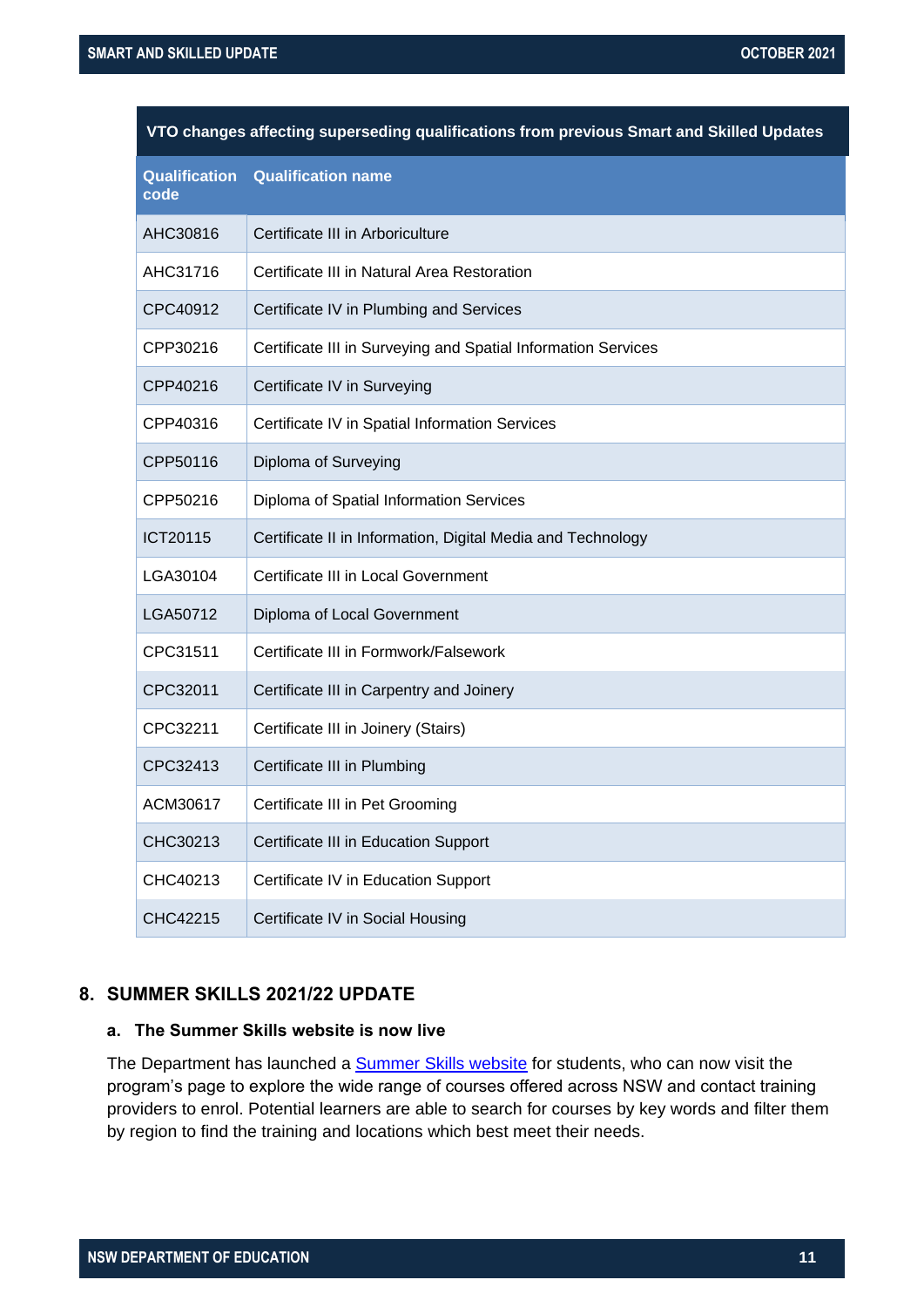#### **i. Please check your data**

Participating providers are asked to please check and maintain the accuracy and currency of their course information (including contact details) via STS Online, as the web data is drawn directly from the system.

If you cannot find the Summer Skills courses your organisation is offering on the page, please contact your Strategic Relationship Manager (SRM) or local Skills Broker.

# **b. Promotional collateral available for participating Providers**

To assist in the promotion of your Summer Skills courses, there is also a [Summer Skills for RTOs](https://www.training.nsw.gov.au/programs_services/sfr/skills_brokers/summer_skills/index.html) page on the Training Services NSW website which offers a range of branded material for use by Smart and Skilled providers with approved Summer Skills courses. This includes editable flyers and social media assets for use on your digital channels. The page also contains approved key messages for social media posts or newsletter articles.

# **c. For Providers wishing to participate**

If you wish to be part of the Summer Skills program and have not previously indicated an intent to participate, please contact your SRM or Skills Broker to discuss. Training Needs Identification applications (TNIs) related to Summer Skills will not be considered unless they have been negotiated prior to submission with your SRM or local Skills Broker.

# **9. INTRODUCING THE VET DATA STREAMLINING PROJECT**

The VET Data Streamlining project is a joint initiative between the Commonwealth, state and territory governments, the National Centre for Vocational Education Research (NCVER) and vocational education and training (VET) regulators to improve the way VET training activity data is collected and used across the VET sector nationally.

The project entails the development of a new VET information standard, to be supported by cloud-based digital technology which will introduce a "one stop shop" portal for all VET data reporting.

VET Data Streamlining will improve data submission and validation by training providers and State and Territory Training Authorities (STAs), increasing the availability, timeliness, and relevance of VET data for all users.

### **a. Responsibilities**

The Department of Education, Skills and Employment (DESE) is responsible for:

- the development of centralised technology for new data submission, storage and access arrangements
- preparation of a national legislative and policy framework to enable implementation of VET Data Streamlining
- coordination of change and engagement to assist jurisdictions, RTOs and Student Management System (SMS) providers in the transition to the new technology.

NCVER is leading the development of the new national VET information standard, which includes:

• new data elements and modifications to some existing elements